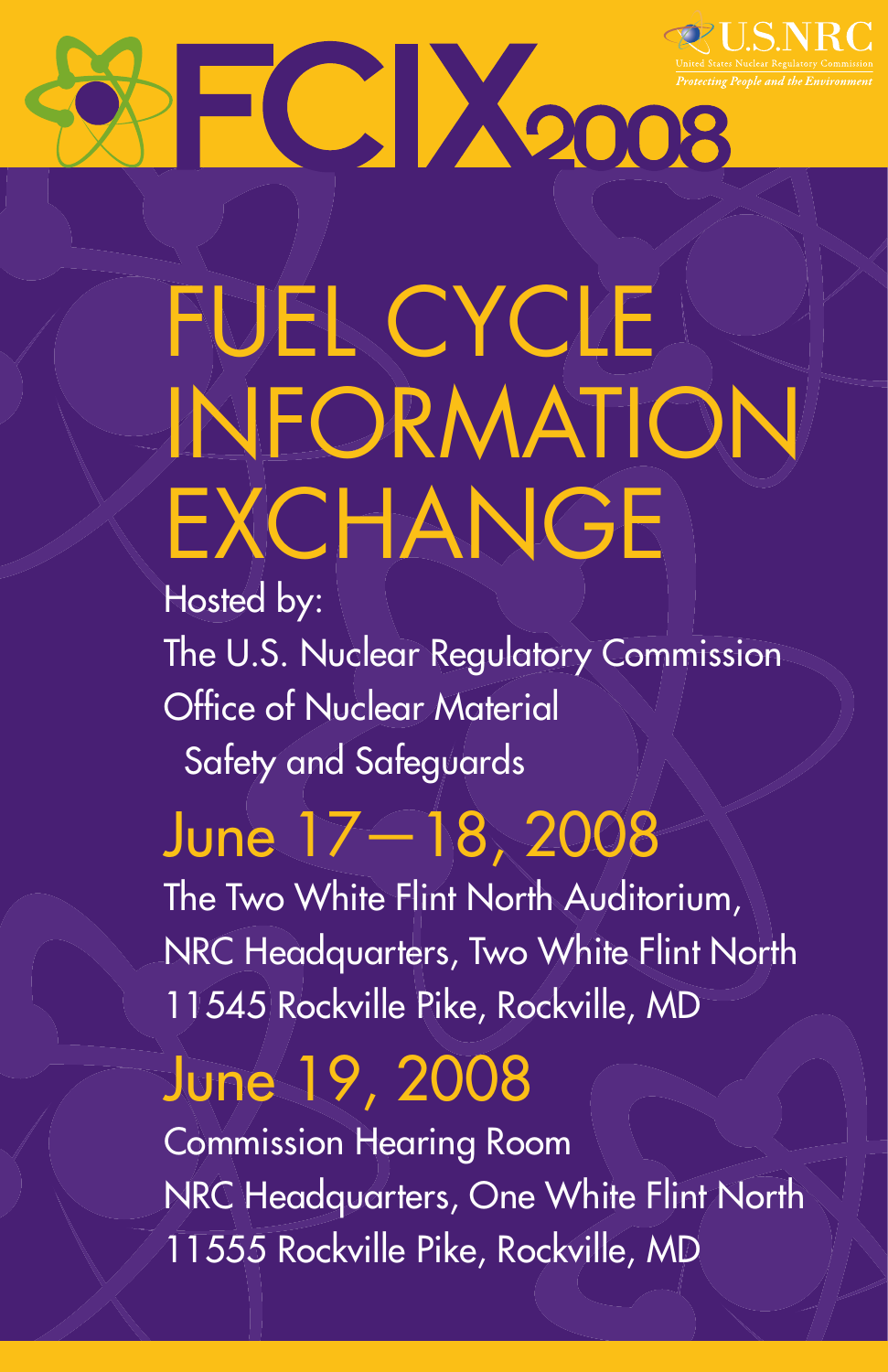

## NRC's FUEL CYCLE INFORMATION EXCHANGE (FCIX)

#### Welcome!

The U.S. Nuclear Regulatory Commission (NRC) is hosting the third annual Fuel Cycle Information Exchange (FCIX) from June 17 to June 19, 2008. The exchange is open to the public. FCIX will take place in the Two White Flint North Auditorium from June 17 to June 18, 2008, and in the Commission Hearing Room on June 19, 2008. Both are located at NRC Headquarters, 11555 Rockville Pike, Rockville, MD.

The FCIX allows an opportunity for NRC staff, licensees, and other stakeholders to discuss the regulation of civilian nuclear fuel cycle facilities.

Speakers from the NRC, the Nuclear Energy Institute (NEI), and the International Atomic Energy Agency (IAEA), as well as fuel cycle licensees and stakeholders, will present. There will be an opportunity for discussion on each subject.

Copies of the presentations and a summary of the meeting will be posted at the NRC Web site under Conferences and Symposia at:

http://www.nrc.gov/public-involve/conferences.html



Robert C. Pierson **Director** Division of Fuel Cycle Safety and Safeguards Office of Nuclear Material Safety and Safeguards

U.S. Nuclear Regulatory Commission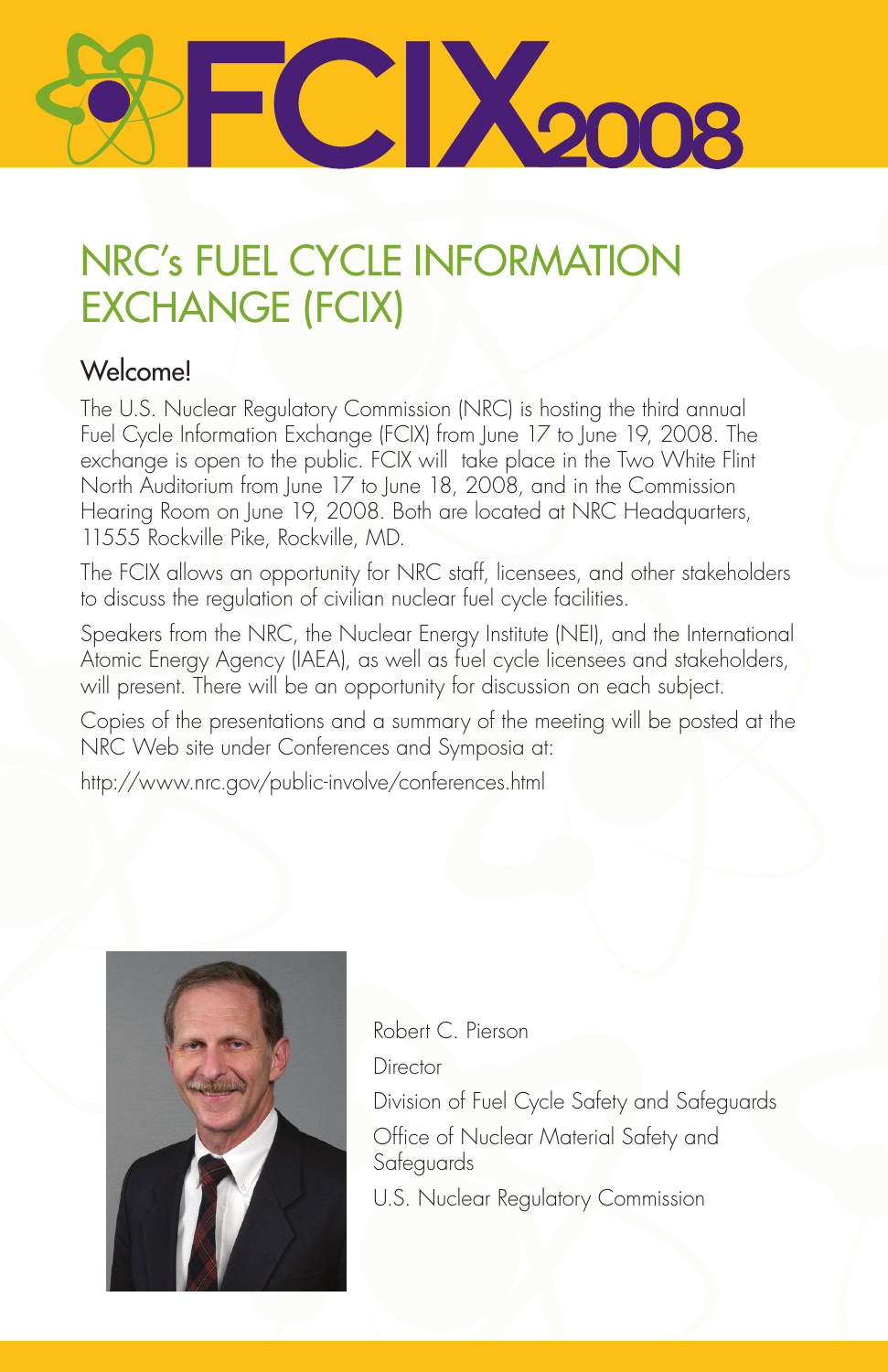## June 17, 2008 Two White Flint North Auditorium 2008 SCHEDULE

| 9:00-9:45am   | Welcome and Introductions<br>Robert C. Pierson, Director, Division of Fuel Cycle<br>Safety and Safeguards, Office of Nuclear Material<br>Safety and Safeguards, NRC<br>Michael F. Weber, Director, Office of Nuclear<br>Material Safety and Safeguards, NRC |
|---------------|-------------------------------------------------------------------------------------------------------------------------------------------------------------------------------------------------------------------------------------------------------------|
| 9:45-10:30am  | Keynote Address:<br>Dale E. Klein, Chairman, NRC                                                                                                                                                                                                            |
| 10:30-11:00am | Expansion of Nuclear Power in the U.S.<br>Marvin Fertel, Executive Vice President and Chief<br>Nuclear Officer, Nuclear Energy Institute (NEI)                                                                                                              |
| 11:00-11:30am | <b>Expansion of World Fuel Cycle Facilities</b><br>Steve Kidd, Head, Strategy & Research, World<br>Nuclear Association                                                                                                                                      |
| 11:30-12:00pm | Fuel Cycle Regulatory Program - Meeting<br>the Challenges, Charting the Path Forward<br>Michael Weber, Director, Office of Nuclear Material<br>Safety and Safeguards, NRC                                                                                   |
| 12:00-1:00pm  | <b>Lunch</b> (on your own)                                                                                                                                                                                                                                  |
| 1:00-1:30pm   | Domestic Reprocessing under Global<br>Nuclear Energy Partnerships (GNEP)<br>Frank von Hippel, Co-Chair, International Panel on<br><b>Fissile Materials</b>                                                                                                  |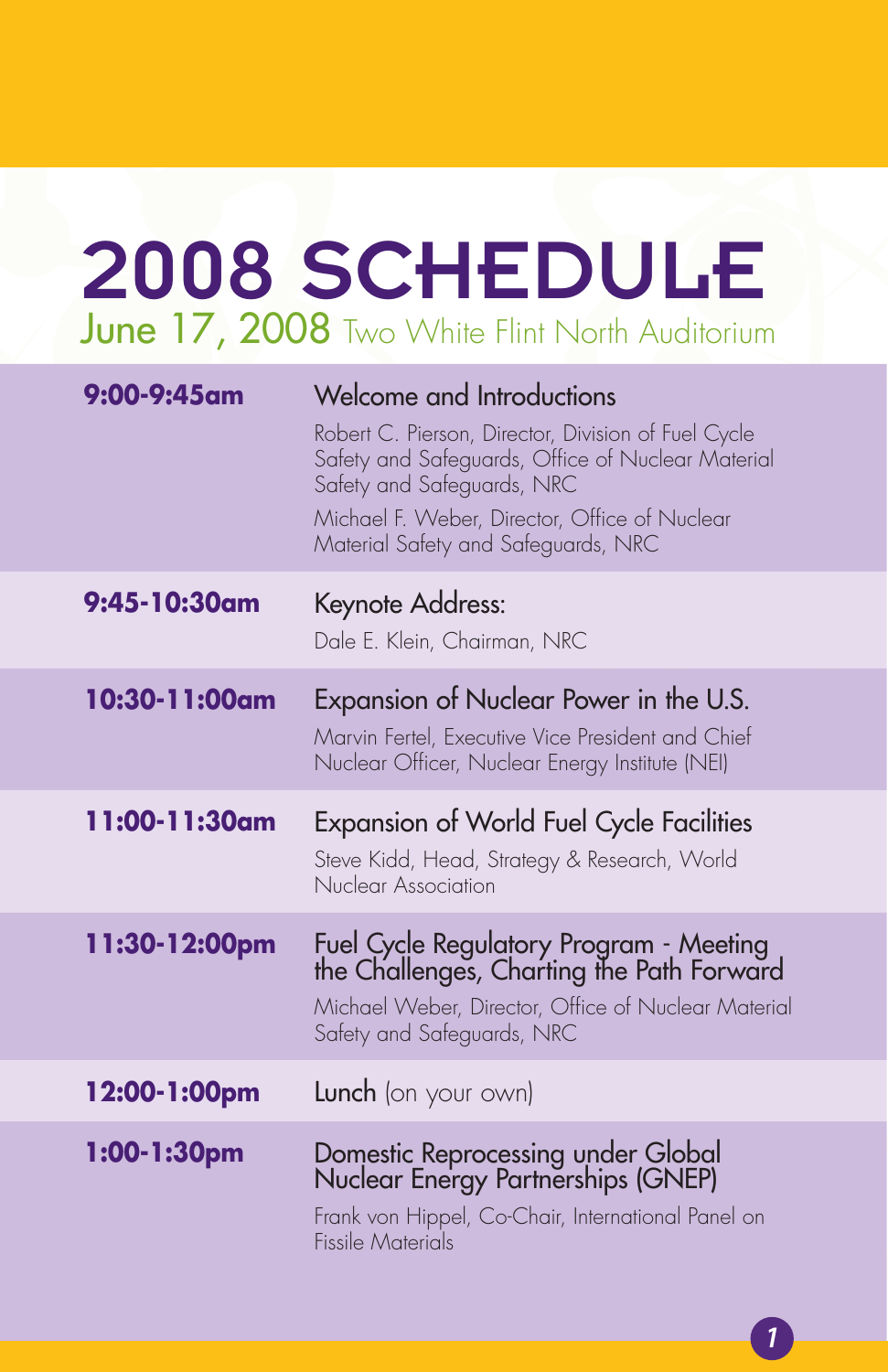

| 1:30-2:00pm | Enhancing Safety Culture Through Lessons<br>Learned, Panel<br>Tim Lindstrom, Executive Vice President and General<br>Manager, Nuclear Fuel Services (NFS)<br>TBD, Westinghouse Electric Co. LLC                                                                                                                                                                            |
|-------------|----------------------------------------------------------------------------------------------------------------------------------------------------------------------------------------------------------------------------------------------------------------------------------------------------------------------------------------------------------------------------|
| 2:00-3:00pm | <b>Issues Related to Licensing of New</b><br><b>Enrichment Facilities</b> , Panel<br>Brian Smith, Chief, Enrichment and Conversion<br>Branch, Division of Fuel Cycle Safety and<br>Safeguards, Office of Nuclear Material Safety and<br>Safeguards, NRC<br>Pete Miner, Director, Regulatory and Quality, United<br>States Enrichment Corporation (USEC)                    |
| 3:00-3:30pm | Evolution of the Current Part 70 Regulation<br>Joseph G. Giitter, Deputy Director, Special Projects<br>and Technical Support Directorate, Division of Fuel<br>Cycle Safety and Safeguards, Office of Nuclear<br>Material Safety and Safeguards, NRC                                                                                                                        |
| 3:30-3:45pm | <b>Break</b>                                                                                                                                                                                                                                                                                                                                                               |
| 3:45-4:30pm | Human Resources Issues<br>Staffing Challenges, Joe Giitter, Deputy Director,<br>Special Projects and Technical Support Directorate,<br>Division of Fuel Cycle Safety and Safeguards, Office<br>of Nuclear Material Safety and Safeguards, NRC<br>NRC's Education Grants Program, John Gutteridge,<br>Manager, Nuclear Education Program, Office of<br>Human Resources, NRC |
| 4:30-4:35pm | First Day Summary and Adjournment<br>Robert Pierson, Director, Division of Fuel Cycle Safety<br>and Safeguards, Office of Nuclear Material Safety<br>and Safeguards, NRC                                                                                                                                                                                                   |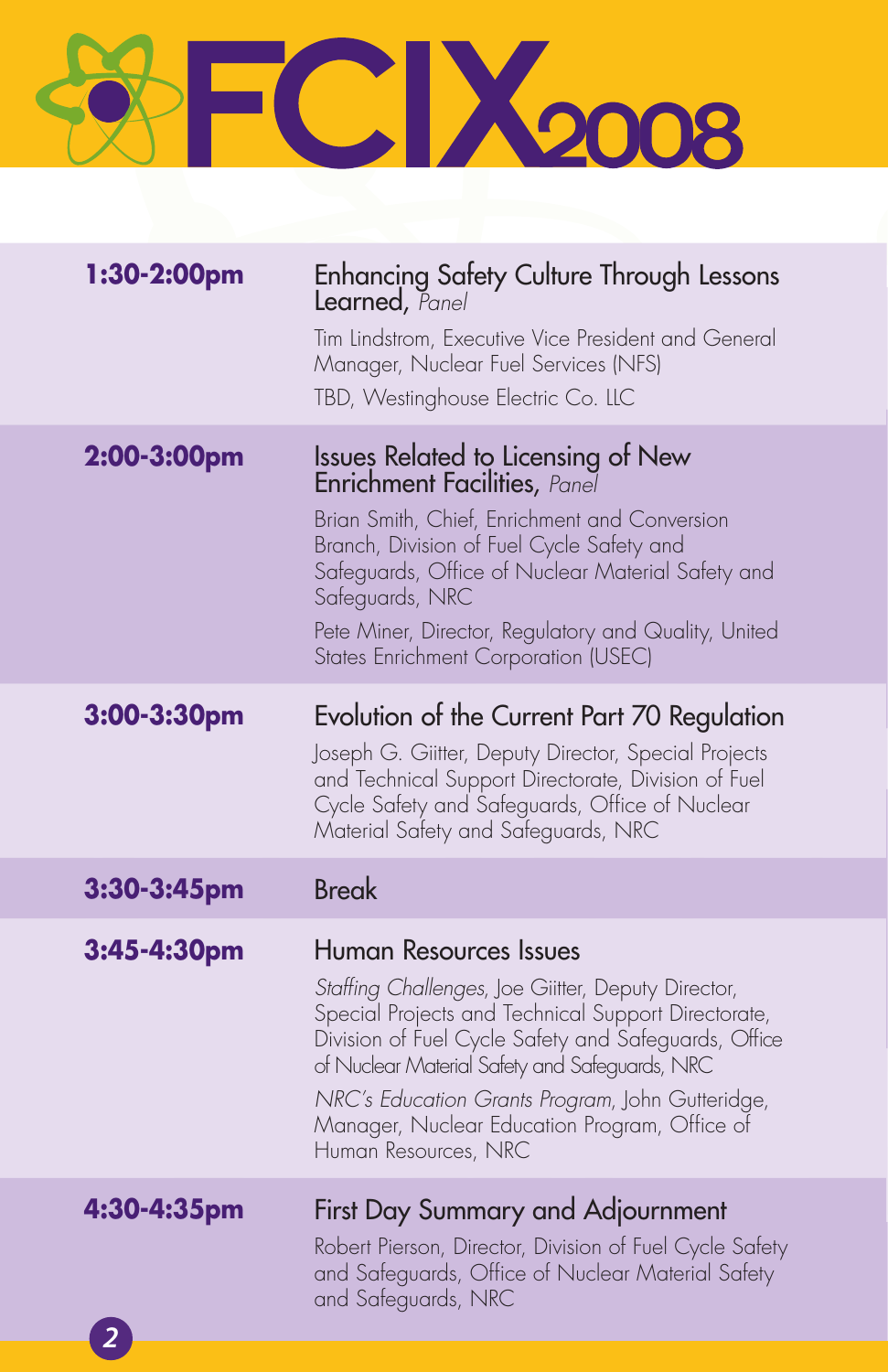## June 18, 2008 Two White Flint North Auditorium

| 9:00-9:30am   | Regulatory/Jurisdictional Challenges Facing<br>the NRC<br>Tyson Smith, Attorney, Winston & Strawn, LLP                                                                                                                                                                                                                                                                                                                                                 |
|---------------|--------------------------------------------------------------------------------------------------------------------------------------------------------------------------------------------------------------------------------------------------------------------------------------------------------------------------------------------------------------------------------------------------------------------------------------------------------|
| 9:30-10:30am  | Integrated Safety Analysis (ISA)<br>Lessons Learned, Panel<br>Peter Habighorst, Chief, Fuel Manufacturing Branch,<br>Division of Fuel Cycle Safety and Safeguards, Office<br>of Nuclear Material Safety and Safeguards, NRC<br>Michael Greeno, Regulatory Affairs Manager,<br>Honeywell International, Inc.<br>Nancy B. Parr, Manager, Environmental Health<br>& Safety Special Projects, Licensing and Quality,<br>Westinghouse Electric Company, LLC |
| 10:30-10:45am | <b>Break</b>                                                                                                                                                                                                                                                                                                                                                                                                                                           |
| 10:45-11:30am | Status of Uranium Recovery Regulation,<br>Panel<br>Bill Von Till, Branch Chief, Uranium Recovery<br>Licensing Branch, Office of Federal and State<br>Materials and Environmental Management Programs,<br><b>NRC</b><br>Katie Sweeney, Deputy General Counsel,<br>National Mining Association (NMA)                                                                                                                                                     |
| 11:30-12:00pm | DOE-NRC Cooperation Regarding<br>Licensing New Enrichment Facilities<br>William N. Szymanski, Senior Program Manager,<br>Corporate and Global Partnership Development,<br>Office of Nuclear Energy, Department of Energy (DOE)                                                                                                                                                                                                                         |
| 12:00-1:30pm  | <b>Lunch</b> (Sponsored by NEI)<br>Annie Caputo, Professional Staff Member, Committee<br>on Environment and Public Works, U.S. Senate                                                                                                                                                                                                                                                                                                                  |

*3*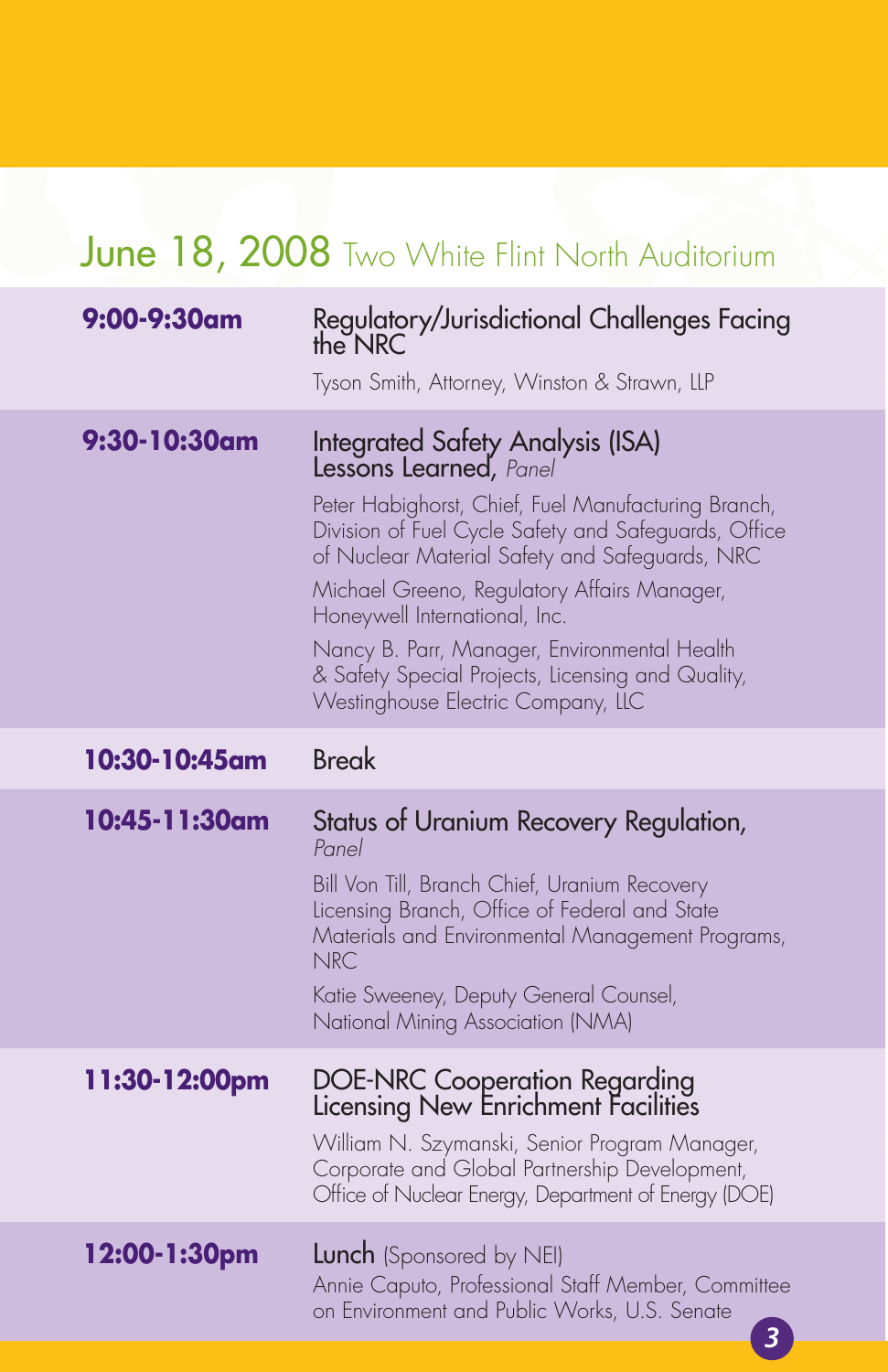

| 1:30-2:40pm    | Nuclear Fuel Recycling:<br>Licensing Discussion, Panel                                                                                                                                                                                     |
|----------------|--------------------------------------------------------------------------------------------------------------------------------------------------------------------------------------------------------------------------------------------|
|                | Robert C. Pierson, Director, Division of Fuel Cycle<br>Safety and Safeguards, Office of Nuclear Material<br>Safety and Safeguards, NRC                                                                                                     |
|                | Dan Stout, Director, Light Water Reactor Spent Fuel<br>Separations, Office of Nuclear Energy, DOE                                                                                                                                          |
|                | Earl Saito, Ph.D., Development Manager, Advanced<br>Recycling Center, General Electric Hitachi Nuclear<br>Energy Americas (GEHNEA)                                                                                                         |
|                | Dorothy Davidson, Ph.D. Vice President, Nuclear<br>Energy Science Programs, AREVA Fuel Services (AFS)<br>Other Industry GNEP companies invited                                                                                             |
| 2:40-3:00pm    | <b>Hanford Project Status</b>                                                                                                                                                                                                              |
|                | Patricia Silva, Acting Chief, Hanford Project Branch,<br>Division of Fuel Cycle Safety and Safeguards, Office<br>of Nuclear Material Safety and Safeguards, NRC                                                                            |
|                |                                                                                                                                                                                                                                            |
| $3:00-3:15$ pm | <b>Break</b>                                                                                                                                                                                                                               |
| 3:15-3:30pm    | Department of Homeland Security (DHS)<br><b>Chemical Security</b><br>Michael Tschiltz, Deputy Director, Fuel Facility and<br>Licensing Directorate, Division of Fuel Cycle Safety<br>and Safeguards, Office of Nuclear Material Safety and |
| 3:30-4:00pm    | Safeguards, NRC<br>Implementation of Additional Protocol                                                                                                                                                                                   |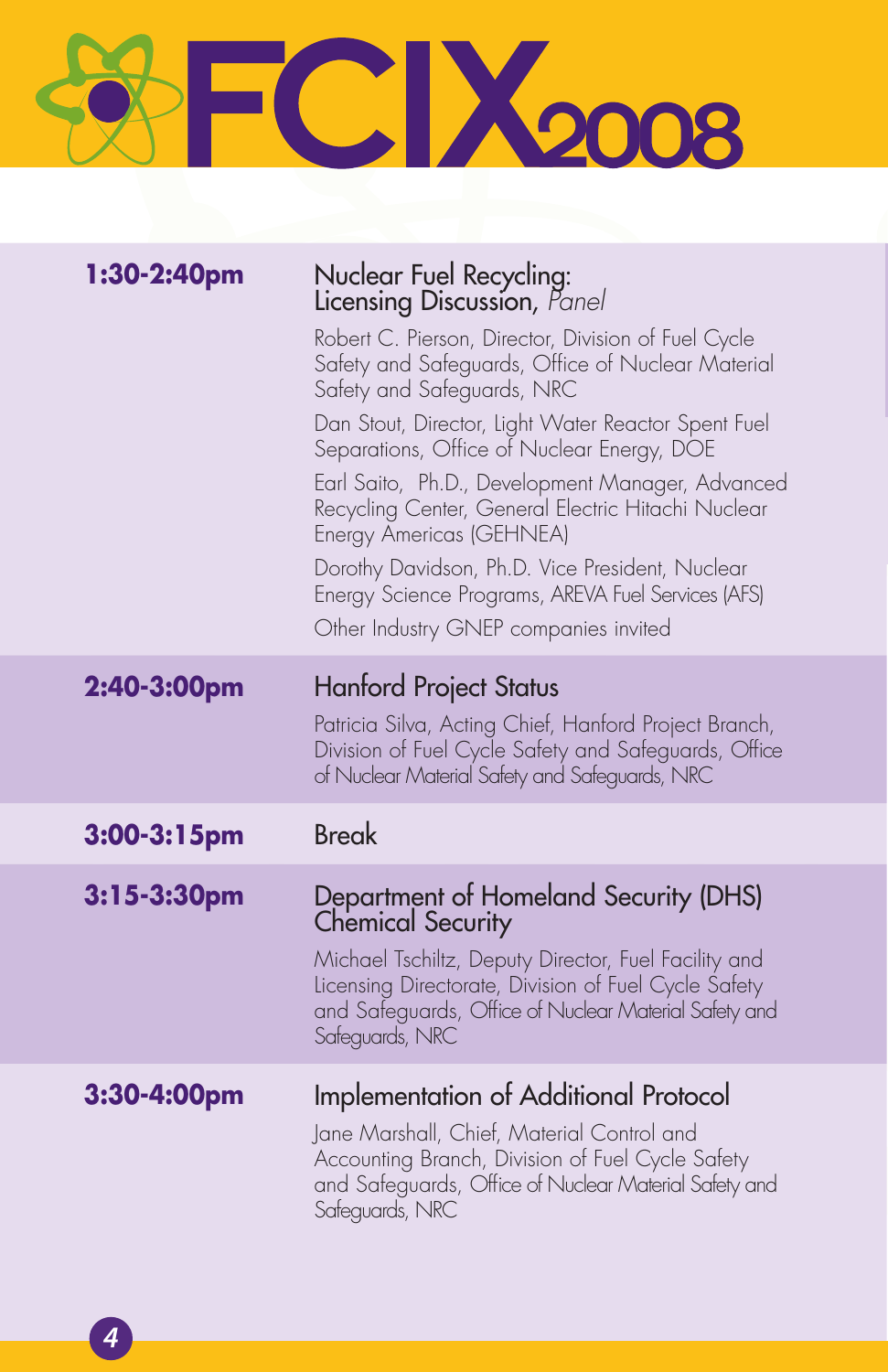| 4:05-4:30pm | Safety and Security of Fuel Cycle Facilities                                                                                                                                              |
|-------------|-------------------------------------------------------------------------------------------------------------------------------------------------------------------------------------------|
|             | Pierre Nocture, IAEA Fuel Cycle Safety Specialist,<br>Division of Nuclear Installation Safety, Department<br>of Nuclear Safety and Security, International Atomic<br>Energy Agency (IAEA) |
|             |                                                                                                                                                                                           |
| 4:30-4:35pm | Closing Remarks and Adjournment                                                                                                                                                           |
|             | Robert Pierson, Director, Division of Fuel Cycle Safety<br>and Safeguards, Office of Nuclear Material Safety and<br>Safeguards, NRC                                                       |

### June19,2008 Commission Hearing Room

#### **9:00-11:30am** Status of 10 CFR Part 70 Working Groups, *Panel*

#### *Facility Change Process*

Margie Kotzalas, Chief, MOX Branch, Division of Fuel Cycle Safety and Safeguards, Office of Nuclear Material Safety and Safeguards, NRC

Steve Cowne, Director, Quality and Regulatory Affairs, Louisiana Enrichment Services (LES)

#### *Soluble Uranium Intake,*

Peter Habighorst, Chief, Fuel Manufacturing Branch, Division of Fuel Cycle Safety and Safeguards, Office of Nuclear Material Safety and Safeguards, NRC

John Nagy, Vice President and Chief Nuclear Safety Officer, Nuclear Fuel Services

#### *Digital Instrumentaion and Control (I&C) Task Working Group (TWG) #7*

David Rahn, Senior Electronics Instrumentation and Control Engineer, Technical Support Branch, Division of Fuel Cycle Safety and Safeguards, Office of Nuclear Material Safety and Safeguards, NRC

Felix Killar, Senior Director, NEI  *(Continued next page)*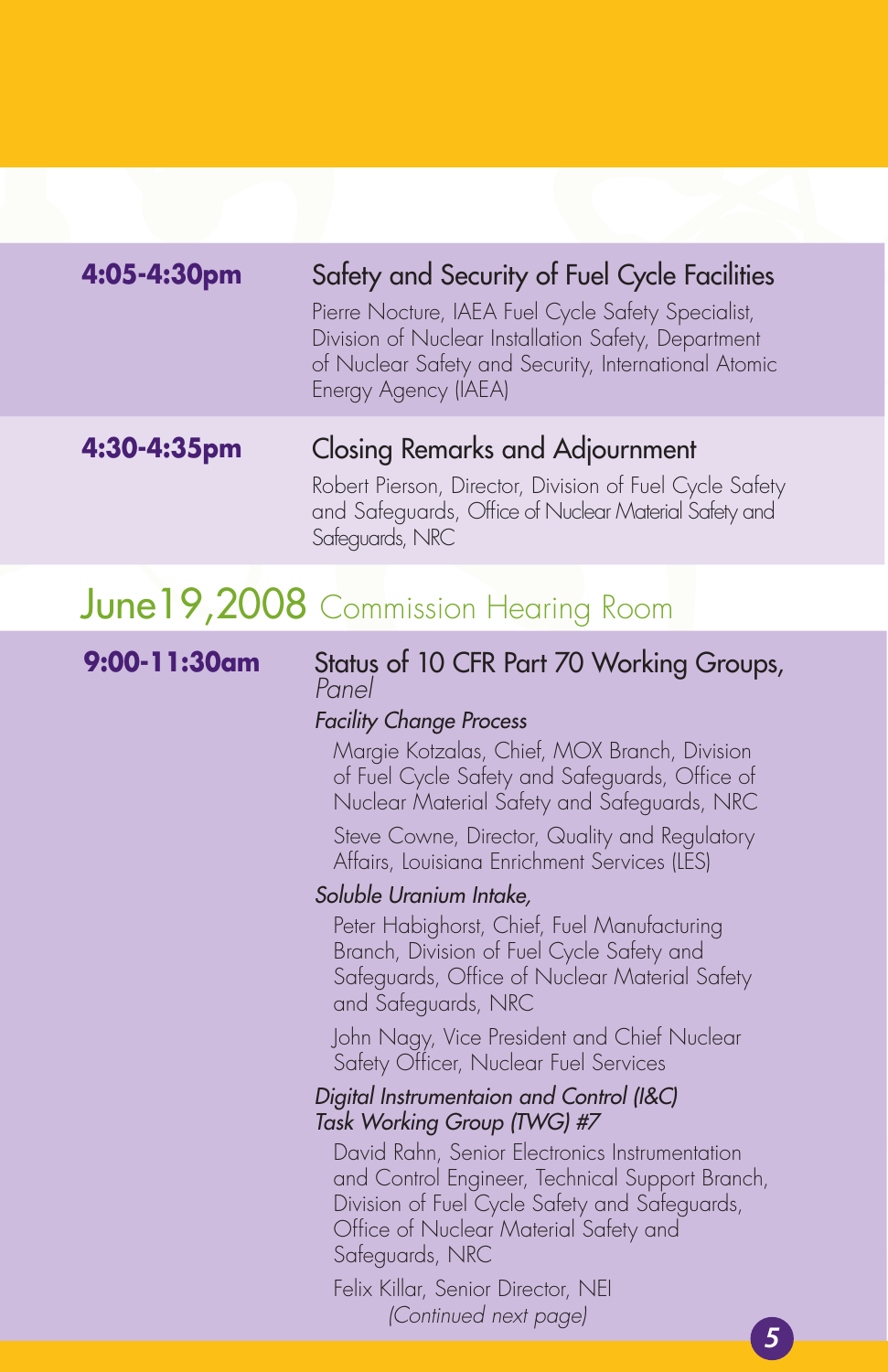## FCIX2008 P

|                | Status of 10 CFR Part 70 Working Groups,<br> cont'd                                                                                                                                                                                                                                                                                                                                                                                                                                                                                                                                                                           |
|----------------|-------------------------------------------------------------------------------------------------------------------------------------------------------------------------------------------------------------------------------------------------------------------------------------------------------------------------------------------------------------------------------------------------------------------------------------------------------------------------------------------------------------------------------------------------------------------------------------------------------------------------------|
|                | Reporting Criteria<br>Tamara Powell, Nuclear Process Engineer,<br>Technical Support Branch, Division of Fuel Cycle<br>Safety and Safeguards, Office of Nuclear<br>Material Safety and Safeguards, NRC<br>Robert Link, Manager of Environment, Health,<br>Safety, and Licensing, AREVA Enrichment Services<br><b>Enforcement Policy</b><br>Dennis Morey, Senior Nuclear Process Engineer,<br>Technical Support Branch, Division of Fuel Cycle<br>Safety and Safeguards, Office of Nuclear<br>Material Safety and Safeguards, NRC<br>Steve Schilthelm, Licensing Advisor,<br><b>Babcock and Wilcox Technical Services Group</b> |
| 11:30-1:00     | <b>Lunch</b> (on your own)                                                                                                                                                                                                                                                                                                                                                                                                                                                                                                                                                                                                    |
| $1:00-1:45$ pm | <b>Emerging Regulations and Significant Guidance</b><br>Documents, Panel<br>NRC and Industry Representatives<br>Decommissioning Rule and Groundwater Monitoring<br>George Oliver, Senior Project Manager, NEI<br>James Shepherd, Project Engineer, Decommissioning and<br>Uranium Recovery Licensing Directorate, Division of Waste<br>Management and Environmental Protection, Office of<br>Federal and State Materials and Environmental Management<br>Programs, NRC                                                                                                                                                        |
| 1:45-2:00pm    | <b>Break</b>                                                                                                                                                                                                                                                                                                                                                                                                                                                                                                                                                                                                                  |
| 2:00-4:30pm    | Discussing NMSS-FCSS Safety Culture Pilot<br>Initiative—Phase 1                                                                                                                                                                                                                                                                                                                                                                                                                                                                                                                                                               |

*6*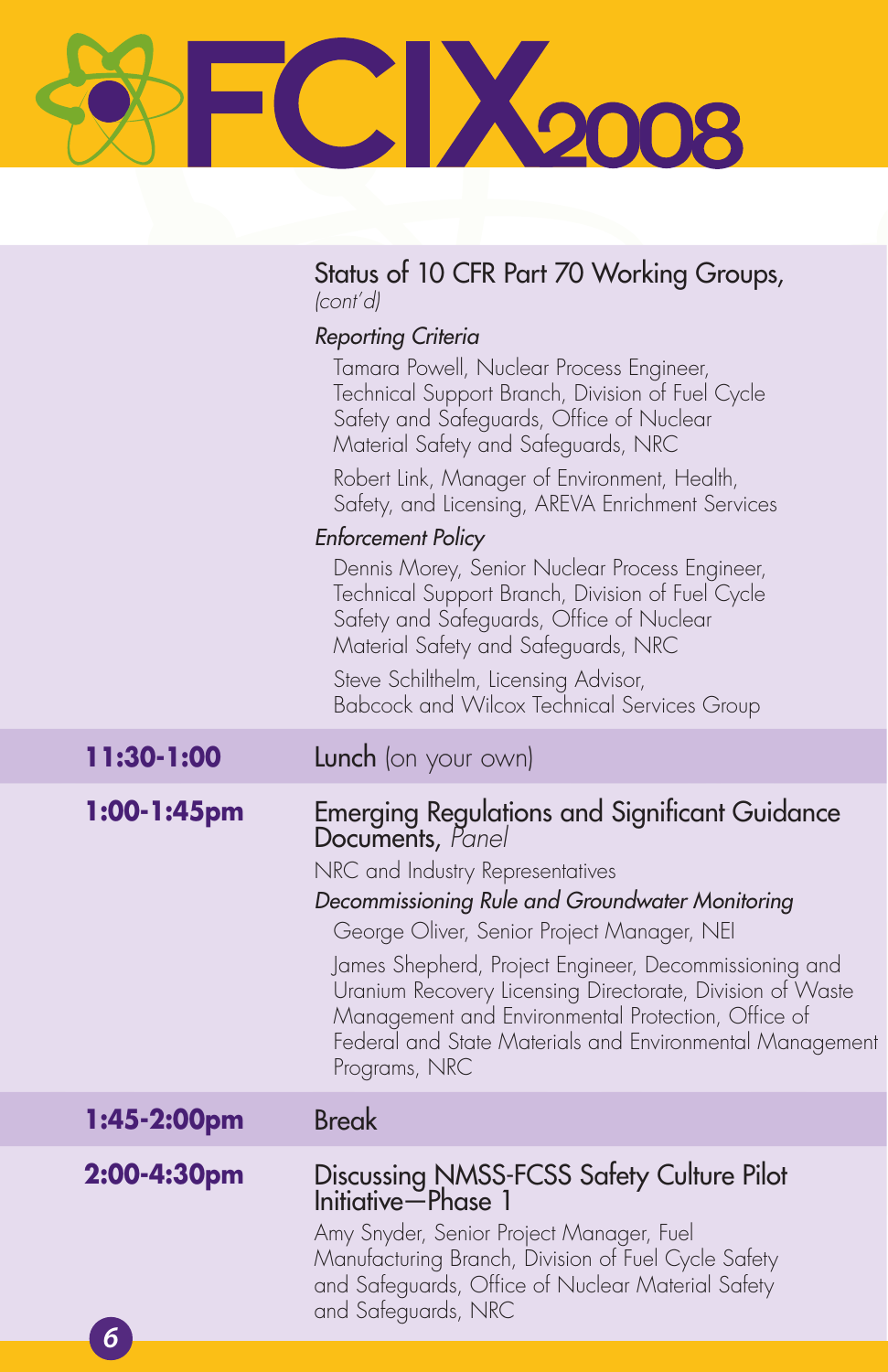### Guest Speakers

- 1. Amy Snyder, Senior Project Manager, Fuel Manufacturing Branch, Division of Fuel Cycle Safety and Safeguards, Office of Nuclear Material Safety and Safeguards, NRC
- 2. Annie Caputo, Professional Staff Member, Committee on Environment and Public Works, U.S. Senate
- 3. Bill Von Till, Branch Chief, Uranium Recovery Licensing Branch, Office of Federal and State Materials and Environmental Management Programs, **NRC**
- 4. Brian Smith, Chief, Enrichment and Conversion Branch, Division of Fuel Cycle Safety and Safeguards, Division of Fuel Cycle Safety and Safeguards, Office of Nuclear Material Safety and Safeguards, NRC
- 5. Dale E. Klein, Chairman, NRC
- 6. Dan Stout, Director, Light Water Reactor Spent Fuel Separations, Office of Nuclear Energy, DOE
- 7. David Rahn, Senior Electronics Instrumentation and Control Engineer, Technical Support Branch, Division of Fuel Cycle Safety and Safeguards, Office of Nuclear Material Safety and Safeguards, NRC
- 8. Dennis Morey, Senior Nuclear Process Engineer, Technical Support Branch, Division of Fuel Cycle Safety and Safeguards, Office of Nuclear Material Safety and Safeguards, NRC
- 9. Dorothy Davidson, Ph.D., Vice President Nuclear Energy & Science Programs, AFS
- 10. Earl Saito, Ph.D., Advanced Recycling Center, Development Manager, GEHNEA
- 11. Felix Killar, Senior Director, NEI
- 12. Frank von Hippel, Co-Chair, International Panel on Fissile Materials
- 13. George Oliver, Senior Project Manager, NEI
- 14. James Shepherd, Project Engineer, Decommissioning and Uranium Recovery Licensing Directorate, Division of Waste Management and Environmental Protection, Office of Federal and State Materials and Environmental Management Programs, NRC
- 15. Jane Marshall, Chief, Material Control and Accounting Branch, Division of Fuel Cycle Safety and Safeguards, Office of Nuclear Material Safety and Safeguards, NRC

*7*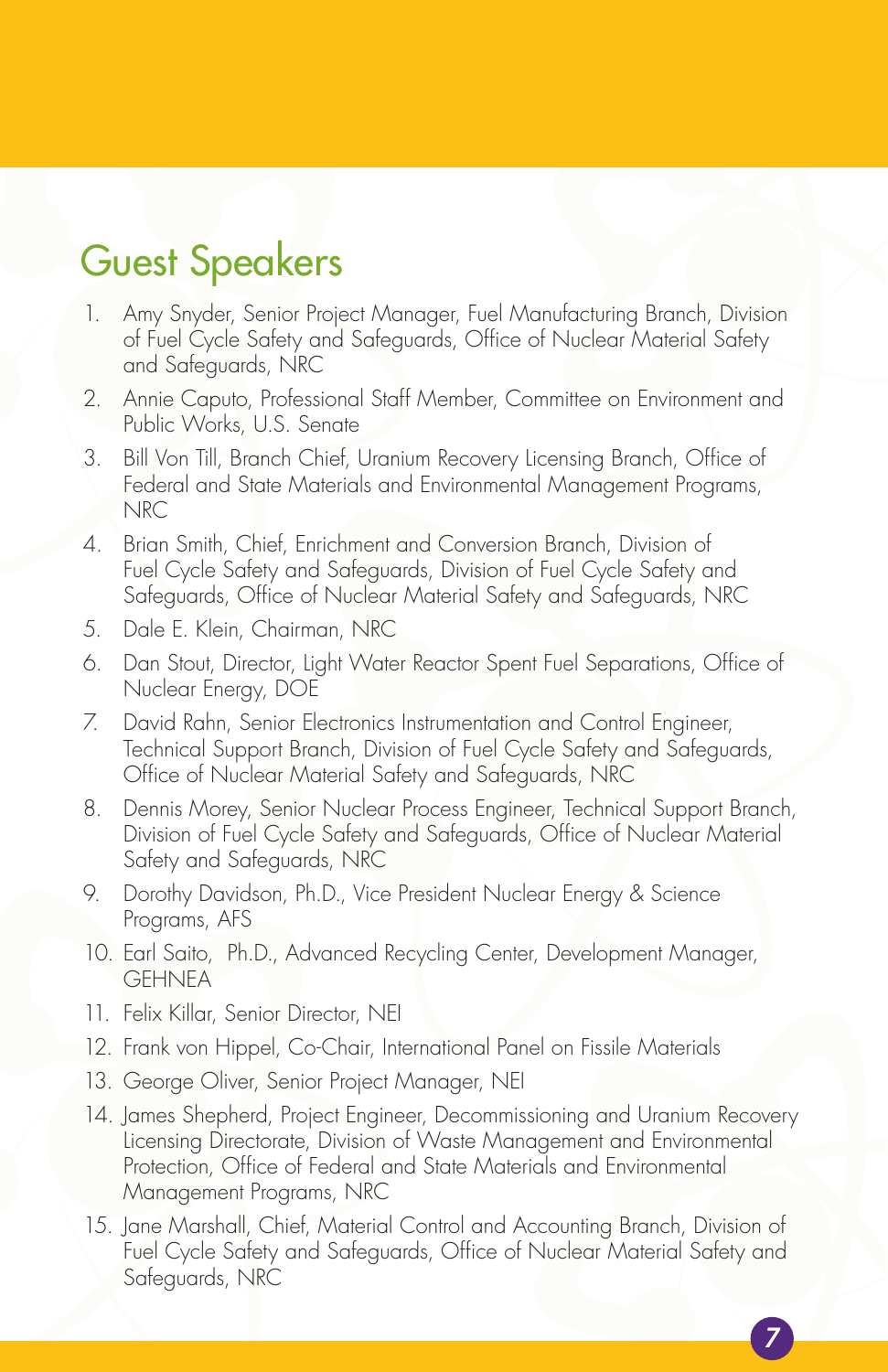

### Guest Speakers, cont'd.

- 16. John Gutteridge, Manager, Nuclear Education Program, Office of Human Resources, NRC
- 17. John W. Nagy, Vice President and Chief Nuclear Safety Officer, NFS
- 18. Joseph G. Giitter, Deputy Director, Special Projects and Technical Support Directorate, Division of Fuel Cycle Safety and Safeguards, Office of Nuclear Material Safety and Safeguards, NRC
- 19. Katie Sweeney, Deputy General Counsel, NMA
- 20. Margie Kotzalas, Chief, MOX Branch, Division of Fuel Cycle Safety and Safeguards, Office of Nuclear Material Safety and Safeguards, NRC
- 21. Marvin Fertel, Executive Vice President and Chief Nuclear Officer, NEI
- 22. Michael F. Weber, Director, Office of Nuclear Material Safety and Safeguards, NRC
- 23. Michael Greeno, Regulatory Affairs Manager, Honeywell International, Inc.
- 24. Michael Tschiltz, Deputy Director, Fuel Facility and Licensing Directorate, Division of Fuel Cycle Safety and Safeguards, Office of Nuclear Material Safety and Safeguards, NRC
- 25. Nancy B. Parr, Manager, Environmental Health & Safety Special Projects, Licensing and Quality, Westinghouse Electric Company, LLC
- 26. Patricia Silva, Acting Chief, Hanford Project Group, Division of Fuel Cycle Safety and Safeguards, Office of Nuclear Material Safety and Safeguards, NRC
- 27. Pete Miner, Director, Regulatory and Quality Assurance, USEC
- 28. Peter Habighorst, Chief, Fuel Manufacturing Branch, Division of Fuel Cycle Safety and Safeguards, Office of Nuclear Material Safety and Safeguards, NRC
- 29. Pierre Nocture, Fuel Cycle Safety Specialist, Division of Nuclear Installation Safety, Department of Nuclear Safety and Security, IAEA
- 30. Robert C. Pierson, Director, Division of Fuel Cycle Safety and Safeguards, Office of Nuclear Material Safety and Safeguards, NRC
- 31. Robert Link, Manager of Environment, Health, Safety, and Licensing, AREVA Richland Washington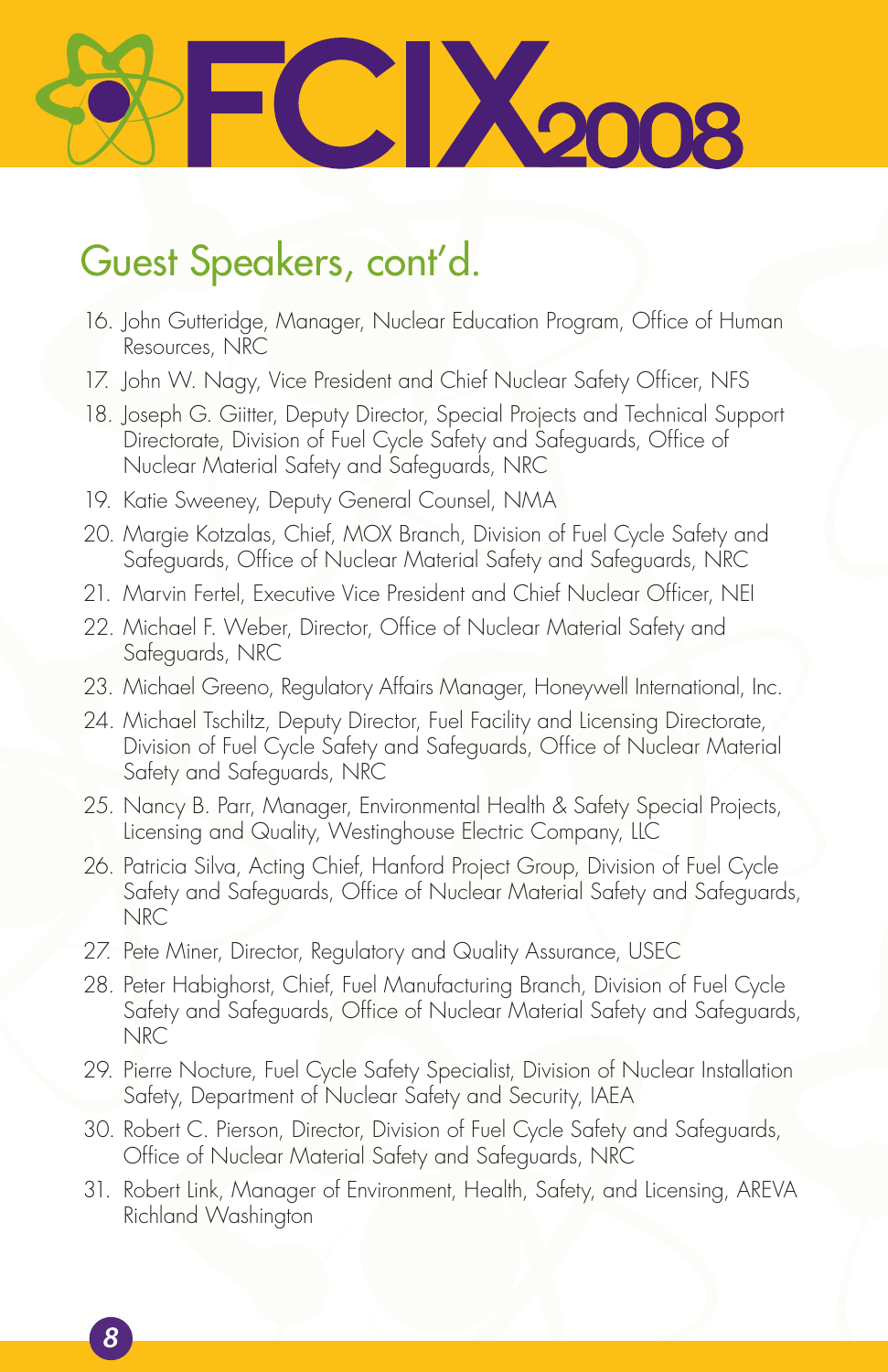### Guest Speakers, cont'd.

- 32. Steve Cowne, Director, Quality and Regulatory Affairs, LES
- 33. Steve Kidd, Head, Strategy & Research, World Nuclear Association
- 34. Steve Schilthelm, Licensing Advisor, Babcock and Wilcox Technical Services Group
- 35. Tamara Powell, Nuclear Process Engineer, Technical Support Branch, Division of Fuel Cycle Safety and Safeguards, Office of Nuclear Material Safety and Safeguards, NRC
- 36. Tim Lindstrom, Executive Vice President and General Manager, NFS
- 37. Tyson Smith, Attorney, Winston & Strawn, LLP
- 38. William Szymanski, Senior Program Manager, Corporate and Global Partnership Development, Office of Nuclear Energy, DOE